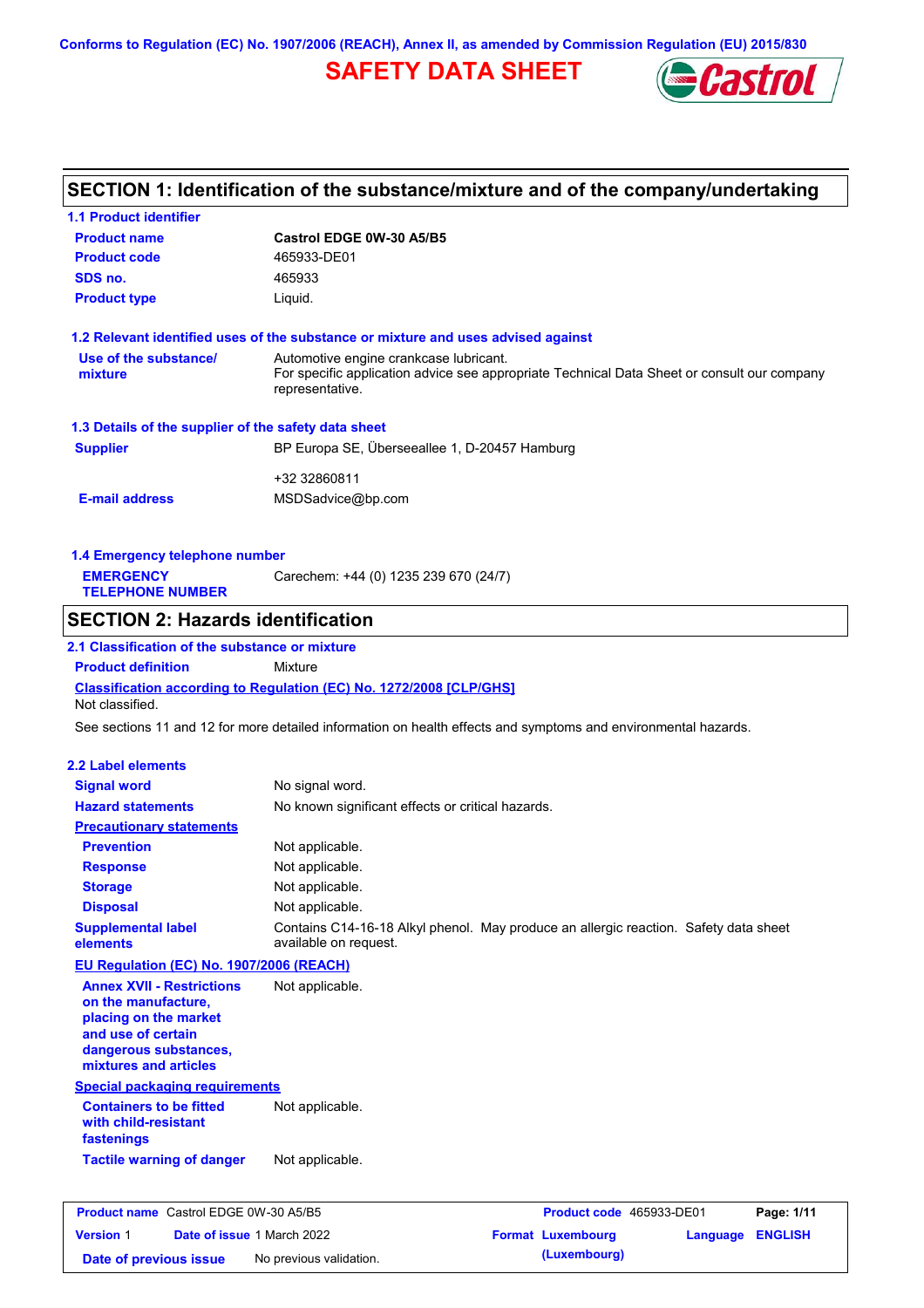### **SECTION 2: Hazards identification**

| 2.3 Other hazards                                                                                                        |                                                                                                                                                                                                                          |
|--------------------------------------------------------------------------------------------------------------------------|--------------------------------------------------------------------------------------------------------------------------------------------------------------------------------------------------------------------------|
| <b>Results of PBT and vPvB</b><br>assessment                                                                             | Product does not meet the criteria for PBT or vPvB according to Regulation (EC) No. 1907/2006.<br>Annex XIII.                                                                                                            |
| <b>Product meets the criteria</b><br>for PBT or vPvB according<br>to Regulation (EC) No.<br><b>1907/2006, Annex XIII</b> | This mixture does not contain any substances that are assessed to be a PBT or a vPvB.                                                                                                                                    |
| Other hazards which do<br>not result in classification                                                                   | Defatting to the skin.<br>USED ENGINE OILS<br>Used engine oil may contain hazardous components which have the potential to cause skin<br>cancer.<br>See Toxicological Information, section 11 of this Safety Data Sheet. |

## **SECTION 3: Composition/information on ingredients**

### **3.2 Mixtures**

#### Mixture **Product definition**

Highly refined base oil (IP 346 DMSO extract < 3%). Proprietary performance additives.

| <b>Product/ingredient</b><br>name                                       | <b>Identifiers</b>                                                                             | $\frac{9}{6}$ | <b>Regulation (EC) No.</b><br>1272/2008 [CLP] | <b>Type</b> |
|-------------------------------------------------------------------------|------------------------------------------------------------------------------------------------|---------------|-----------------------------------------------|-------------|
| Distillates (petroleum), hydrotreated<br>heavy paraffinic               | REACH #: 01-2119484627-25 ≥75 - ≤90<br>EC: 265-157-1<br>CAS: 64742-54-7<br>Index: 649-467-00-8 |               | Asp. Tox. 1, H304                             | $[1]$       |
| Lubricating oils (petroleum), C20-50,<br>hydrotreated neutral oil-based | REACH #: 01-2119474889-13<br>EC: 276-738-4<br>CAS: 72623-87-1<br>Index: 649-483-00-5           | ≤10           | Asp. Tox. 1, H304                             | $[1]$       |
| Distillates (petroleum), solvent-<br>dewaxed heavy paraffinic           | REACH #: 01-2119471299-27 ≤3<br>EC: 265-169-7<br>CAS: 64742-65-0<br>Index: 649-474-00-6        |               | Not classified.                               | [6]         |
| Distillates (petroleum), hydrotreated<br>heavy paraffinic               | REACH #: 01-2119484627-25 ≤3<br>EC: 265-157-1<br>CAS: 64742-54-7<br>Index: 649-467-00-8        |               | Not classified.                               | [6]         |
| C14-16-18 Alkyl phenol                                                  | REACH #: 01-2119498288-19                                                                      | ≤0.3          | Skin Sens. 1B, H317<br>STOT RE 2, H373        | $[1]$       |

#### **See Section 16 for the full text of the H statements declared above.**

### Type

[1] Substance classified with a health or environmental hazard

[2] Substance with a workplace exposure limit

[3] Substance meets the criteria for PBT according to Regulation (EC) No. 1907/2006, Annex XIII

[4] Substance meets the criteria for vPvB according to Regulation (EC) No. 1907/2006, Annex XIII

[5] Substance of equivalent concern

[6] Additional disclosure due to company policy

Occupational exposure limits, if available, are listed in Section 8.

### **SECTION 4: First aid measures**

### **4.1 Description of first aid measures**

| Eye contact                       | In case of contact, immediately flush eyes with plenty of water for at least 15 minutes. Eyelids<br>should be held away from the eyeball to ensure thorough rinsing. Check for and remove any<br>contact lenses. Get medical attention. |
|-----------------------------------|-----------------------------------------------------------------------------------------------------------------------------------------------------------------------------------------------------------------------------------------|
| <b>Skin contact</b>               | Wash skin thoroughly with soap and water or use recognised skin cleanser. Remove<br>contaminated clothing and shoes. Wash clothing before reuse. Clean shoes thoroughly before<br>reuse. Get medical attention if irritation develops.  |
| <b>Inhalation</b>                 | If inhaled, remove to fresh air. Get medical attention if symptoms occur.                                                                                                                                                               |
| <b>Ingestion</b>                  | Do not induce vomiting unless directed to do so by medical personnel. Get medical attention if<br>symptoms occur.                                                                                                                       |
| <b>Protection of first-aiders</b> | No action shall be taken involving any personal risk or without suitable training.                                                                                                                                                      |

#### **4.2 Most important symptoms and effects, both acute and delayed**

| <b>Product name</b> Castrol EDGE 0W-30 A5/B5 |  | <b>Product code</b> 465933-DE01   |  | Page: 2/11               |                         |  |
|----------------------------------------------|--|-----------------------------------|--|--------------------------|-------------------------|--|
| <b>Version 1</b>                             |  | <b>Date of issue 1 March 2022</b> |  | <b>Format Luxembourg</b> | <b>Language ENGLISH</b> |  |
| Date of previous issue                       |  | No previous validation.           |  | (Luxembourg)             |                         |  |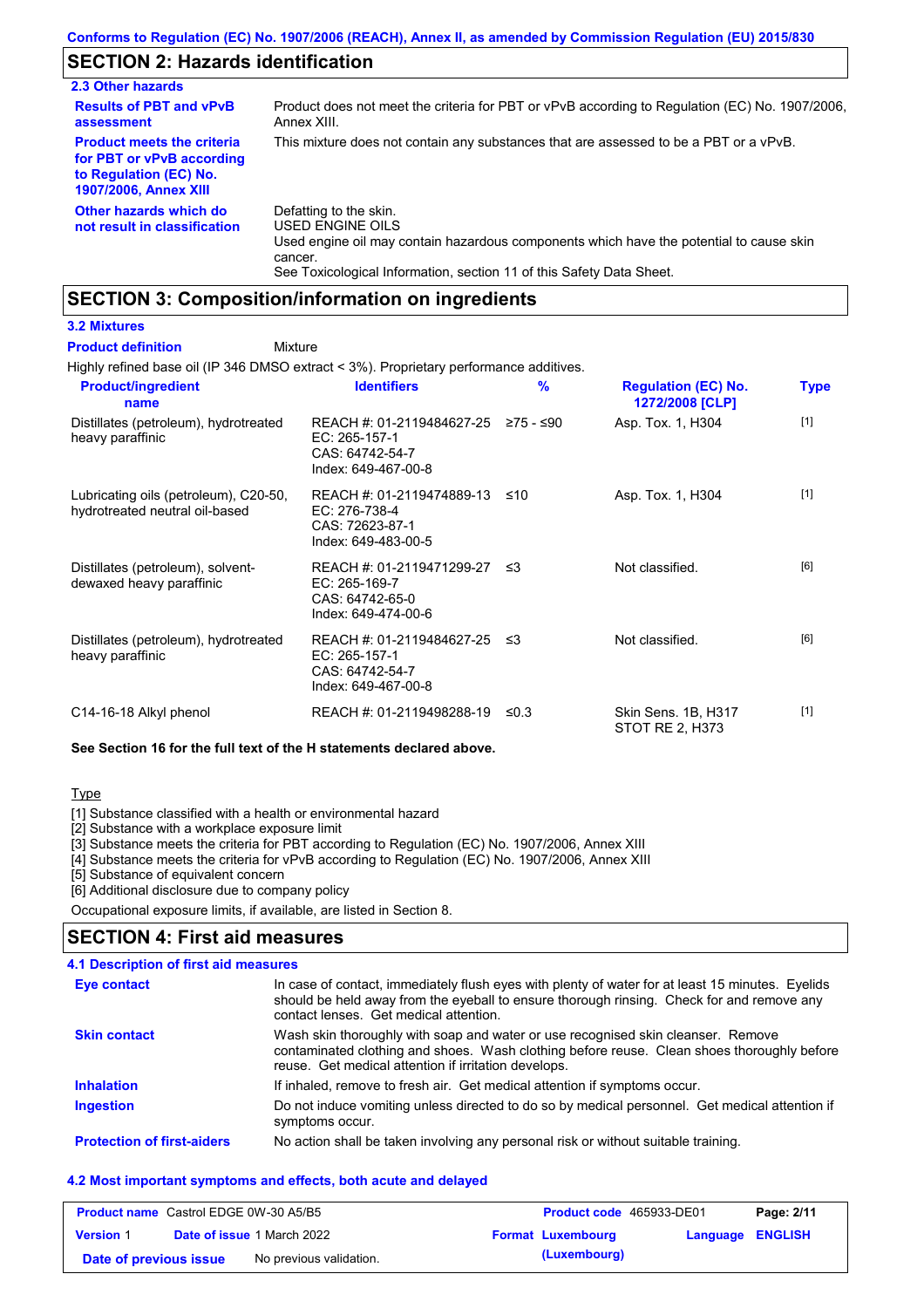### **SECTION 4: First aid measures**

**Notes to physician** Treatment should in general be symptomatic and directed to relieving any effects. **4.3 Indication of any immediate medical attention and special treatment needed** See Section 11 for more detailed information on health effects and symptoms. **Potential acute health effects Inhalation** Vapour inhalation under ambient conditions is not normally a problem due to low vapour pressure. **Ingestion** No known significant effects or critical hazards. **Skin contact** Defatting to the skin. May cause skin dryness and irritation. **Eye contact** No known significant effects or critical hazards. **Delayed and immediate effects as well as chronic effects from short and long-term exposure Inhalation Ingestion Skin contact Eye contact** Overexposure to the inhalation of airborne droplets or aerosols may cause irritation of the respiratory tract. Ingestion of large quantities may cause nausea and diarrhoea. Prolonged or repeated contact can defat the skin and lead to irritation and/or dermatitis. Potential risk of transient stinging or redness if accidental eye contact occurs. **SECTION 5: Firefighting measures**

| <b>JLUTTUR J. I II GIIGHLIIG HIGASULGS</b>                |                                                                                                                                                                                                                                                                                                                                                                   |  |  |  |  |
|-----------------------------------------------------------|-------------------------------------------------------------------------------------------------------------------------------------------------------------------------------------------------------------------------------------------------------------------------------------------------------------------------------------------------------------------|--|--|--|--|
| 5.1 Extinguishing media                                   |                                                                                                                                                                                                                                                                                                                                                                   |  |  |  |  |
| <b>Suitable extinguishing</b><br>media                    | In case of fire, use foam, dry chemical or carbon dioxide extinguisher or spray.                                                                                                                                                                                                                                                                                  |  |  |  |  |
| <b>Unsuitable extinguishing</b><br>media                  | Do not use water jet. The use of a water jet may cause the fire to spread by splashing the<br>burning product.                                                                                                                                                                                                                                                    |  |  |  |  |
| 5.2 Special hazards arising from the substance or mixture |                                                                                                                                                                                                                                                                                                                                                                   |  |  |  |  |
| <b>Hazards from the</b><br>substance or mixture           | In a fire or if heated, a pressure increase will occur and the container may burst.                                                                                                                                                                                                                                                                               |  |  |  |  |
| <b>Hazardous combustion</b>                               | Combustion products may include the following:                                                                                                                                                                                                                                                                                                                    |  |  |  |  |
| products                                                  | carbon oxides (CO, CO <sub>2</sub> ) (carbon monoxide, carbon dioxide)                                                                                                                                                                                                                                                                                            |  |  |  |  |
| 5.3 Advice for firefighters                               |                                                                                                                                                                                                                                                                                                                                                                   |  |  |  |  |
| <b>Special precautions for</b><br>fire-fighters           | No action shall be taken involving any personal risk or without suitable training. Promptly<br>isolate the scene by removing all persons from the vicinity of the incident if there is a fire.                                                                                                                                                                    |  |  |  |  |
| <b>Special protective</b><br>equipment for fire-fighters  | Fire-fighters should wear appropriate protective equipment and self-contained breathing<br>apparatus (SCBA) with a full face-piece operated in positive pressure mode. Clothing for fire-<br>fighters (including helmets, protective boots and gloves) conforming to European standard EN<br>469 will provide a basic level of protection for chemical incidents. |  |  |  |  |

### **SECTION 6: Accidental release measures**

|                                                          | 6.1 Personal precautions, protective equipment and emergency procedures |                                                                                                                                                                                                                                                                                                                                                                                                |            |
|----------------------------------------------------------|-------------------------------------------------------------------------|------------------------------------------------------------------------------------------------------------------------------------------------------------------------------------------------------------------------------------------------------------------------------------------------------------------------------------------------------------------------------------------------|------------|
| For non-emergency<br>personnel                           | appropriate personal protective equipment.                              | No action shall be taken involving any personal risk or without suitable training. Evacuate<br>surrounding areas. Keep unnecessary and unprotected personnel from entering. Do not touch<br>or walk through spilt material. Floors may be slippery; use care to avoid falling. Put on                                                                                                          |            |
| For emergency responders                                 | emergency personnel".                                                   | If specialised clothing is required to deal with the spillage, take note of any information in<br>Section 8 on suitable and unsuitable materials. See also the information in "For non-                                                                                                                                                                                                        |            |
| <b>6.2 Environmental</b><br>precautions                  | waterways, soil or air).                                                | Avoid dispersal of spilt material and runoff and contact with soil, waterways, drains and sewers.<br>Inform the relevant authorities if the product has caused environmental pollution (sewers,                                                                                                                                                                                                |            |
| 6.3 Methods and material for containment and cleaning up |                                                                         |                                                                                                                                                                                                                                                                                                                                                                                                |            |
| <b>Small spill</b>                                       | contractor.                                                             | Stop leak if without risk. Move containers from spill area. Absorb with an inert material and<br>place in an appropriate waste disposal container. Dispose of via a licensed waste disposal                                                                                                                                                                                                    |            |
| <b>Large spill</b>                                       |                                                                         | Stop leak if without risk. Move containers from spill area. Prevent entry into sewers, water<br>courses, basements or confined areas. Contain and collect spillage with non-combustible,<br>absorbent material e.g. sand, earth, vermiculite or diatomaceous earth and place in container<br>for disposal according to local regulations. Dispose of via a licensed waste disposal contractor. |            |
| <b>Product name</b> Castrol FDGF 0W-30 A5/B5             |                                                                         | Product code 465933-DF01                                                                                                                                                                                                                                                                                                                                                                       | Page: 3/11 |

| <b>Product name</b> Castrol EDGE 0W-30 A5/B5 |  | <b>Product code</b> 465933-DE01   |  | Page: 3/11               |                         |  |
|----------------------------------------------|--|-----------------------------------|--|--------------------------|-------------------------|--|
| <b>Version 1</b>                             |  | <b>Date of issue 1 March 2022</b> |  | <b>Format Luxembourg</b> | <b>Language ENGLISH</b> |  |
| Date of previous issue                       |  | No previous validation.           |  | (Luxembourg)             |                         |  |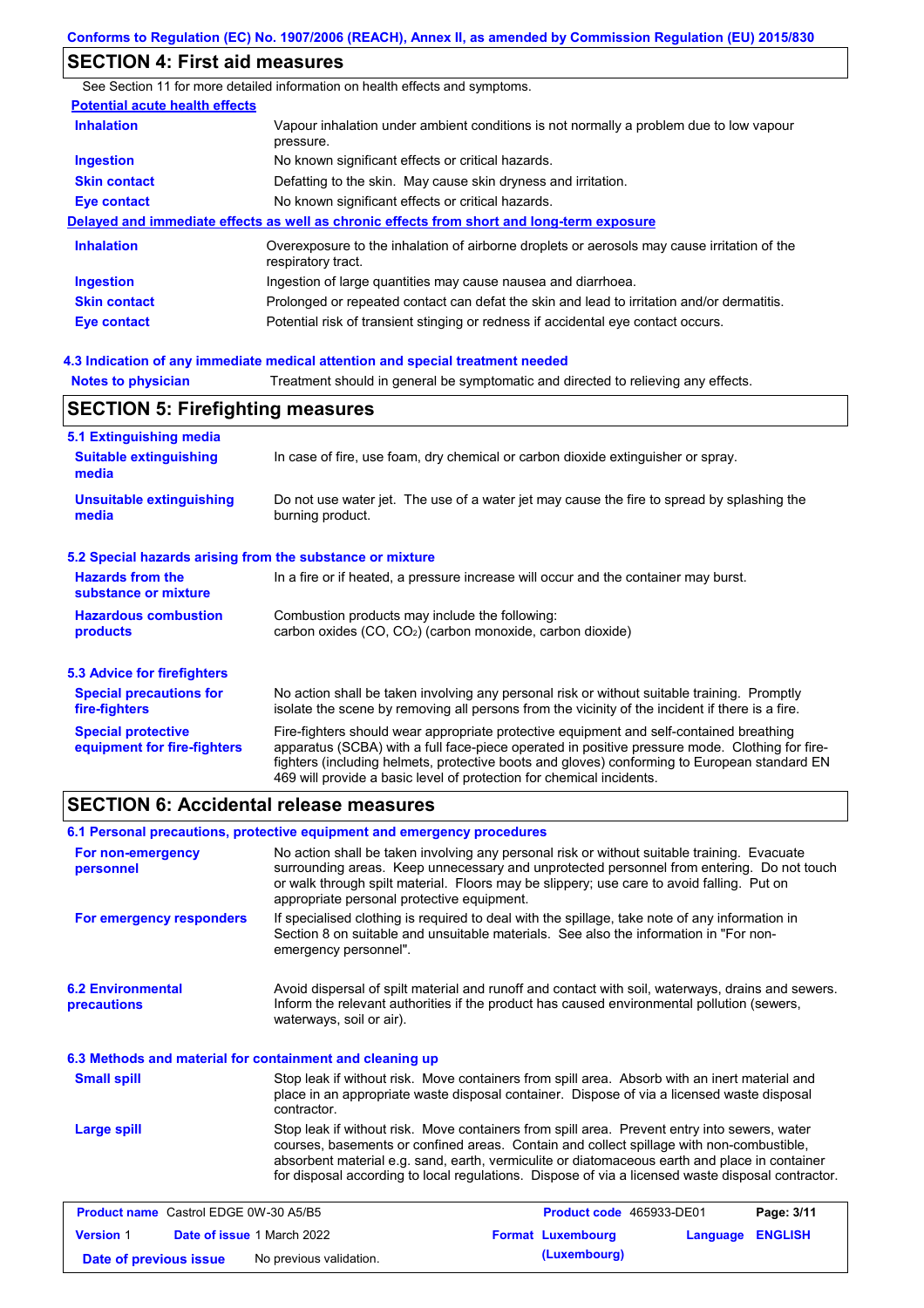### **SECTION 6: Accidental release measures**

| 6.4 Reference to other<br><b>sections</b> | See Section 1 for emergency contact information.<br>See Section 5 for firefighting measures.<br>See Section 8 for information on appropriate personal protective equipment.<br>See Section 12 for environmental precautions.<br>See Section 13 for additional waste treatment information. |
|-------------------------------------------|--------------------------------------------------------------------------------------------------------------------------------------------------------------------------------------------------------------------------------------------------------------------------------------------|
|                                           |                                                                                                                                                                                                                                                                                            |

### **SECTION 7: Handling and storage**

#### **7.1 Precautions for safe handling**

| <b>Protective measures</b>                                                           | Put on appropriate personal protective equipment.                                                                                                                                                                                                                                                                                                                                                                                                                                        |
|--------------------------------------------------------------------------------------|------------------------------------------------------------------------------------------------------------------------------------------------------------------------------------------------------------------------------------------------------------------------------------------------------------------------------------------------------------------------------------------------------------------------------------------------------------------------------------------|
| <b>Advice on general</b><br>occupational hygiene                                     | Eating, drinking and smoking should be prohibited in areas where this material is handled,<br>stored and processed. Wash thoroughly after handling. Remove contaminated clothing and<br>protective equipment before entering eating areas. See also Section 8 for additional<br>information on hygiene measures.                                                                                                                                                                         |
| <b>7.2 Conditions for safe</b><br>storage, including any<br><i>incompatibilities</i> | Store in accordance with local requlations. Store in a dry, cool and well-ventilated area, away<br>from incompatible materials (see Section 10). Keep away from heat and direct sunlight. Keep<br>container tightly closed and sealed until ready for use. Containers that have been opened must<br>be carefully resealed and kept upright to prevent leakage. Store and use only in equipment/<br>containers designed for use with this product. Do not store in unlabelled containers. |
| <b>Not suitable</b>                                                                  | Prolonged exposure to elevated temperature.                                                                                                                                                                                                                                                                                                                                                                                                                                              |
| 7.3 Specific end use(s)                                                              |                                                                                                                                                                                                                                                                                                                                                                                                                                                                                          |

**Recommendations**

See section 1.2 and Exposure scenarios in annex, if applicable.

### **SECTION 8: Exposure controls/personal protection**

#### **8.1 Control parameters**

**procedures**

**Occupational exposure limits**

**Product/ingredient name Exposure limit values**

No exposure limit value known.

Whilst specific OELs for certain components may be shown in this section, other components may be present in any mist, vapour or dust produced. Therefore, the specific OELs may not be applicable to the product as a whole and are provided for guidance only.

**Recommended monitoring**  If this product contains ingredients with exposure limits, personal, workplace atmosphere or biological monitoring may be required to determine the effectiveness of the ventilation or other control measures and/or the necessity to use respiratory protective equipment. Reference should be made to monitoring standards, such as the following: European Standard EN 689 (Workplace atmospheres - Guidance for the assessment of exposure by inhalation to chemical agents for comparison with limit values and measurement strategy) European Standard EN 14042 (Workplace atmospheres - Guide for the application and use of procedures for the assessment of exposure to chemical and biological agents) European Standard EN 482 (Workplace atmospheres - General requirements for the performance of procedures for the measurement of chemical agents) Reference to national guidance documents for methods for the determination of hazardous substances will also be required.

### **Derived No Effect Level**

No DNELs/DMELs available.

#### **Predicted No Effect Concentration**

No PNECs available

### **8.2 Exposure controls**

| <b>Appropriate engineering</b> | Provide exhaust ventilation or other engineering controls to keep the relevant airborne                                                                                                            |
|--------------------------------|----------------------------------------------------------------------------------------------------------------------------------------------------------------------------------------------------|
| <b>controls</b>                | concentrations below their respective occupational exposure limits.                                                                                                                                |
|                                | All activities involving chemicals should be assessed for their risks to health, to ensure                                                                                                         |
|                                | exposures are adequately controlled. Personal protective equipment should only be considered                                                                                                       |
|                                | after other forms of control measures (e.g. engineering controls) have been suitably evaluated.                                                                                                    |
|                                | Personal protective equipment should conform to appropriate standards, be suitable for use, be                                                                                                     |
|                                | kept in good condition and properly maintained.                                                                                                                                                    |
|                                | Your supplier of personal protective equipment should be consulted for advice on selection and<br>appropriate standards. For further information contact your national organisation for standards. |
|                                | The final choice of protective equipment will depend upon a risk assessment. It is important to                                                                                                    |

ensure that all items of personal protective equipment are compatible.

### **Individual protection measures**

| <b>Product name</b> Castrol EDGE 0W-30 A5/B5 |  | Product code 465933-DE01          |                          | Page: 4/11              |  |
|----------------------------------------------|--|-----------------------------------|--------------------------|-------------------------|--|
| <b>Version 1</b>                             |  | <b>Date of issue 1 March 2022</b> | <b>Format Luxembourg</b> | <b>Language ENGLISH</b> |  |
| Date of previous issue                       |  | No previous validation.           | (Luxembourg)             |                         |  |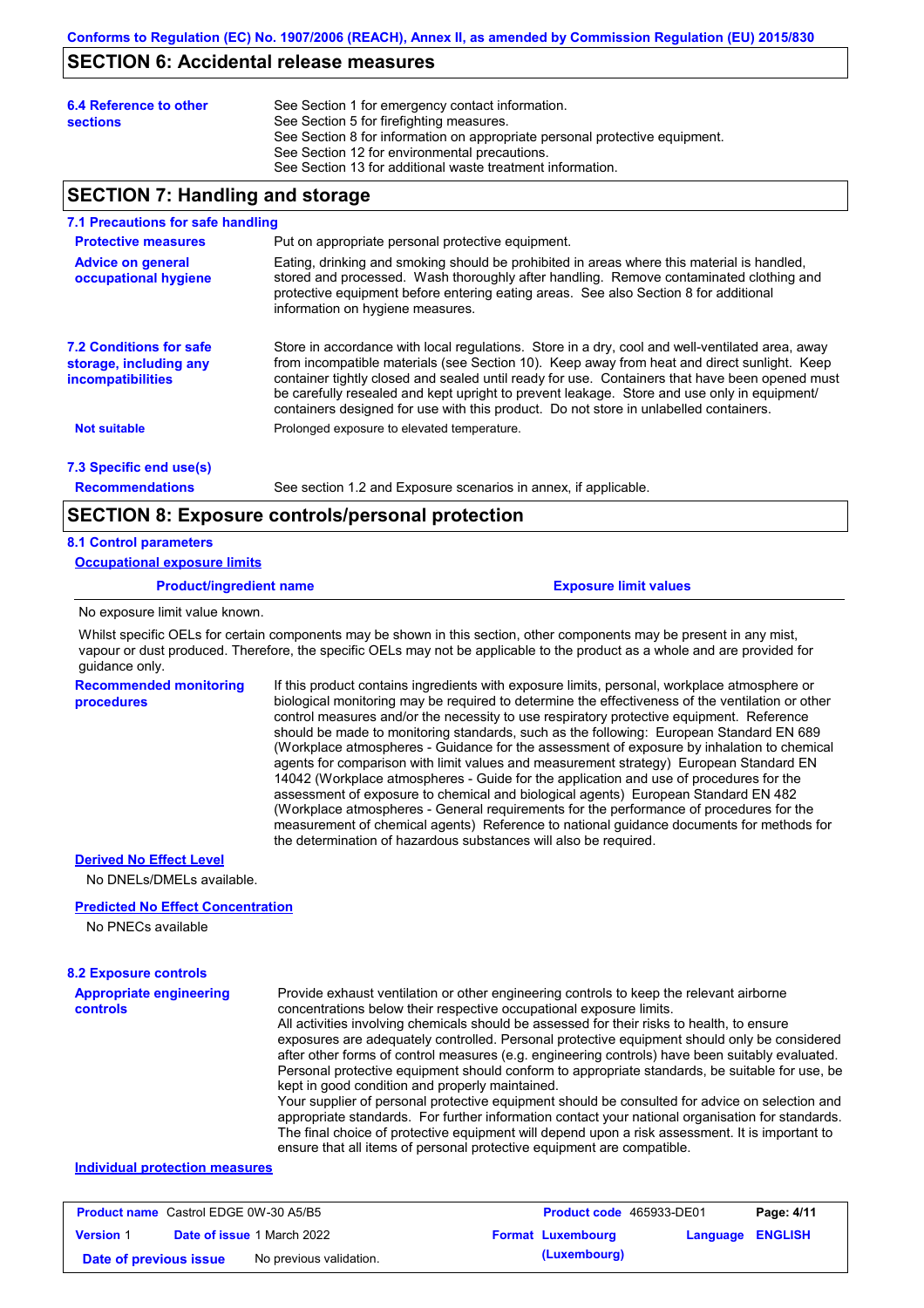# **SECTION 8: Exposure controls/personal protection**

| <b>Hygiene measures</b>       | Wash hands, forearms and face thoroughly after handling chemical products, before eating,<br>smoking and using the lavatory and at the end of the working period. Ensure that eyewash<br>stations and safety showers are close to the workstation location.                                                                                                                                                                                                                                                                                                                                                                                       |
|-------------------------------|---------------------------------------------------------------------------------------------------------------------------------------------------------------------------------------------------------------------------------------------------------------------------------------------------------------------------------------------------------------------------------------------------------------------------------------------------------------------------------------------------------------------------------------------------------------------------------------------------------------------------------------------------|
| <b>Respiratory protection</b> | In case of insufficient ventilation, wear suitable respiratory equipment.<br>The correct choice of respiratory protection depends upon the chemicals being handled, the<br>conditions of work and use, and the condition of the respiratory equipment. Safety procedures<br>should be developed for each intended application. Respiratory protection equipment should<br>therefore be chosen in consultation with the supplier/manufacturer and with a full assessment<br>of the working conditions.                                                                                                                                             |
| <b>Eye/face protection</b>    | Safety glasses with side shields.                                                                                                                                                                                                                                                                                                                                                                                                                                                                                                                                                                                                                 |
| <b>Skin protection</b>        |                                                                                                                                                                                                                                                                                                                                                                                                                                                                                                                                                                                                                                                   |
| <b>Hand protection</b>        | <b>General Information:</b>                                                                                                                                                                                                                                                                                                                                                                                                                                                                                                                                                                                                                       |
|                               | Because specific work environments and material handling practices vary, safety procedures<br>should be developed for each intended application. The correct choice of protective gloves<br>depends upon the chemicals being handled, and the conditions of work and use. Most gloves<br>provide protection for only a limited time before they must be discarded and replaced (even the<br>best chemically resistant gloves will break down after repeated chemical exposures).                                                                                                                                                                  |
|                               | Gloves should be chosen in consultation with the supplier / manufacturer and taking account of<br>a full assessment of the working conditions.                                                                                                                                                                                                                                                                                                                                                                                                                                                                                                    |
|                               | Recommended: Nitrile gloves.<br><b>Breakthrough time:</b>                                                                                                                                                                                                                                                                                                                                                                                                                                                                                                                                                                                         |
|                               | Breakthrough time data are generated by glove manufacturers under laboratory test conditions<br>and represent how long a glove can be expected to provide effective permeation resistance. It<br>is important when following breakthrough time recommendations that actual workplace<br>conditions are taken into account. Always consult with your glove supplier for up-to-date<br>technical information on breakthrough times for the recommended glove type.<br>Our recommendations on the selection of gloves are as follows:                                                                                                                |
|                               | Continuous contact:                                                                                                                                                                                                                                                                                                                                                                                                                                                                                                                                                                                                                               |
|                               | Gloves with a minimum breakthrough time of 240 minutes, or >480 minutes if suitable gloves<br>can be obtained.<br>If suitable gloves are not available to offer that level of protection, gloves with shorter<br>breakthrough times may be acceptable as long as appropriate glove maintenance and<br>replacement regimes are determined and adhered to.                                                                                                                                                                                                                                                                                          |
|                               | Short-term / splash protection:                                                                                                                                                                                                                                                                                                                                                                                                                                                                                                                                                                                                                   |
|                               | Recommended breakthrough times as above.<br>It is recognised that for short-term, transient exposures, gloves with shorter breakthrough times<br>may commonly be used. Therefore, appropriate maintenance and replacement regimes must<br>be determined and rigorously followed.                                                                                                                                                                                                                                                                                                                                                                  |
|                               | <b>Glove Thickness:</b>                                                                                                                                                                                                                                                                                                                                                                                                                                                                                                                                                                                                                           |
|                               | For general applications, we recommend gloves with a thickness typically greater than 0.35 mm.                                                                                                                                                                                                                                                                                                                                                                                                                                                                                                                                                    |
|                               | It should be emphasised that glove thickness is not necessarily a good predictor of glove<br>resistance to a specific chemical, as the permeation efficiency of the glove will be dependent<br>on the exact composition of the glove material. Therefore, glove selection should also be based<br>on consideration of the task requirements and knowledge of breakthrough times.<br>Glove thickness may also vary depending on the glove manufacturer, the glove type and the<br>glove model. Therefore, the manufacturers' technical data should always be taken into account<br>to ensure selection of the most appropriate glove for the task. |
|                               | Note: Depending on the activity being conducted, gloves of varying thickness may be required<br>for specific tasks. For example:                                                                                                                                                                                                                                                                                                                                                                                                                                                                                                                  |
|                               | • Thinner gloves (down to 0.1 mm or less) may be required where a high degree of manual<br>dexterity is needed. However, these gloves are only likely to give short duration protection and<br>would normally be just for single use applications, then disposed of.                                                                                                                                                                                                                                                                                                                                                                              |
|                               | • Thicker gloves (up to 3 mm or more) may be required where there is a mechanical (as well<br>as a chemical) risk i.e. where there is abrasion or puncture potential.                                                                                                                                                                                                                                                                                                                                                                                                                                                                             |
|                               |                                                                                                                                                                                                                                                                                                                                                                                                                                                                                                                                                                                                                                                   |

| <b>Product name</b> Castrol EDGE 0W-30 A5/B5 |                                   | <b>Product code</b> 465933-DE01 |                         | Page: 5/11 |
|----------------------------------------------|-----------------------------------|---------------------------------|-------------------------|------------|
| <b>Version 1</b>                             | <b>Date of issue 1 March 2022</b> | <b>Format Luxembourg</b>        | <b>Language ENGLISH</b> |            |
| Date of previous issue                       | No previous validation.           | (Luxembourg)                    |                         |            |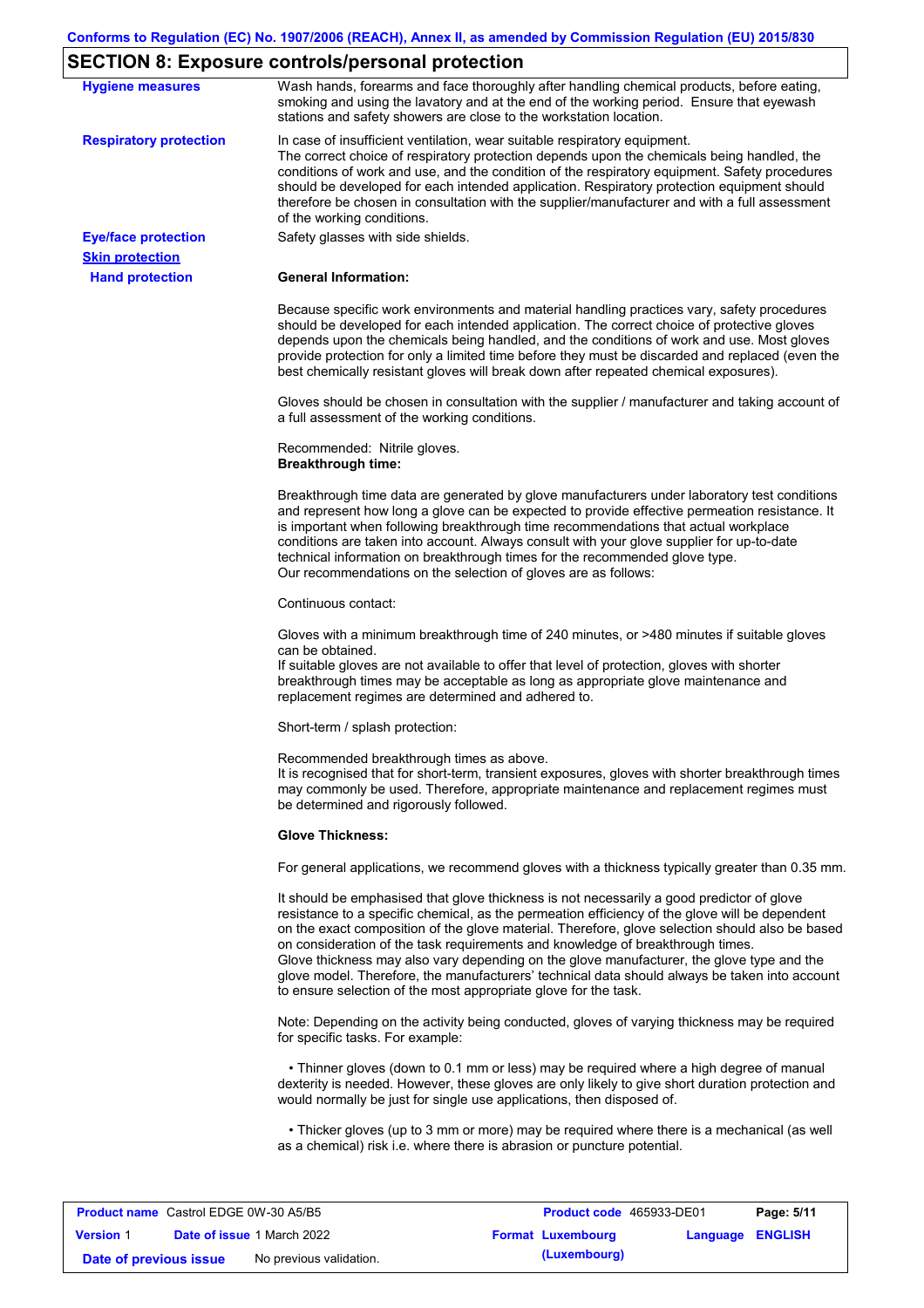## **SECTION 8: Exposure controls/personal protection**

| <b>Skin and body</b>                             | Use of protective clothing is good industrial practice.                                                                                                                                                                                                                                                                                                                                                               |
|--------------------------------------------------|-----------------------------------------------------------------------------------------------------------------------------------------------------------------------------------------------------------------------------------------------------------------------------------------------------------------------------------------------------------------------------------------------------------------------|
|                                                  | Personal protective equipment for the body should be selected based on the task being<br>performed and the risks involved and should be approved by a specialist before handling this<br>product.                                                                                                                                                                                                                     |
|                                                  | Cotton or polyester/cotton overalls will only provide protection against light superficial<br>contamination that will not soak through to the skin. Overalls should be laundered on a regular<br>basis. When the risk of skin exposure is high (e.g. when cleaning up spillages or if there is a<br>risk of splashing) then chemical resistant aprons and/or impervious chemical suits and boots<br>will be required. |
| <b>Refer to standards:</b>                       | Respiratory protection: EN 529<br>Gloves: EN 420, EN 374<br>Eye protection: EN 166<br>Filtering half-mask: EN 149<br>Filtering half-mask with valve: EN 405<br>Half-mask: EN 140 plus filter<br>Full-face mask: EN 136 plus filter<br>Particulate filters: EN 143<br>Gas/combined filters: EN 14387                                                                                                                   |
| <b>Environmental exposure</b><br><b>controls</b> | Emissions from ventilation or work process equipment should be checked to ensure they<br>comply with the requirements of environmental protection legislation. In some cases, fume<br>scrubbers, filters or engineering modifications to the process equipment will be necessary to<br>reduce emissions to acceptable levels.                                                                                         |

# **SECTION 9: Physical and chemical properties**

The conditions of measurement of all properties are at standard temperature and pressure unless otherwise indicated.

### **9.1 Information on basic physical and chemical properties**

| <b>Appearance</b>                                      |                                              |
|--------------------------------------------------------|----------------------------------------------|
| <b>Physical state</b>                                  | Liquid.                                      |
| <b>Colour</b>                                          | Amber.                                       |
| <b>Odour</b>                                           | Not available.                               |
| <b>Odour threshold</b>                                 | Not available.                               |
| рH                                                     | Not applicable.                              |
| <b>Melting point/freezing point</b>                    | Not available.                               |
| Initial boiling point and boiling<br>range             | Not available.                               |
| <b>Pour point</b>                                      | -45 $^{\circ}$ C                             |
| <b>Flash point</b>                                     | Closed cup: 206°C (402.8°F) [Pensky-Martens] |
| <b>Evaporation rate</b>                                | Not available.                               |
| <b>Flammability (solid, gas)</b>                       | Not available.                               |
| <b>Upper/lower flammability or</b><br>explosive limits | Not available.                               |
| <b>Vapour pressure</b>                                 | Not available.                               |

|                                                |                                                                                |           |         | Vapour Pressure at 20°C  | Vapour pressure at 50°C |     |                                   |
|------------------------------------------------|--------------------------------------------------------------------------------|-----------|---------|--------------------------|-------------------------|-----|-----------------------------------|
|                                                | <b>Ingredient name</b>                                                         | mm Hg kPa |         | <b>Method</b>            | mm<br>Hg                | kPa | <b>Method</b>                     |
|                                                | Distillates (petroleum),<br>hydrotreated heavy<br>paraffinic                   | < 0.08    | < 0.011 | <b>ASTM D 5191</b>       |                         |     |                                   |
|                                                | Distillates (petroleum),<br>solvent-dewaxed<br>heavy paraffinic                | < 0.08    | < 0.011 | <b>ASTM D 5191</b>       |                         |     |                                   |
|                                                | Distillates (petroleum),<br>hydrotreated heavy<br>paraffinic                   | < 0.08    | < 0.011 | <b>ASTM D 5191</b>       |                         |     |                                   |
|                                                | Lubricating oils<br>(petroleum), C20-50,<br>hydrotreated neutral oil-<br>based | < 0.08    | < 0.011 | <b>ASTM D 5191</b>       |                         |     |                                   |
|                                                | Lubricating oils<br>(petroleum), C15-30,<br>hydrotreated neutral oil-<br>based | < 0.08    | < 0.011 | <b>ASTM D 5191</b>       |                         |     |                                   |
| <b>Vapour density</b>                          | Not available.                                                                 |           |         |                          |                         |     |                                   |
| <b>Product name</b> Castrol EDGE 0W-30 A5/B5   |                                                                                |           |         | Product code 465933-DE01 |                         |     | Page: 6/11                        |
| Date of issue 1 March 2022<br><b>Version 1</b> |                                                                                |           |         | <b>Format Luxembourg</b> |                         |     | <b>ENGLISH</b><br><b>Language</b> |

**Date of previous issue** No previous validation. **(Luxembourg)**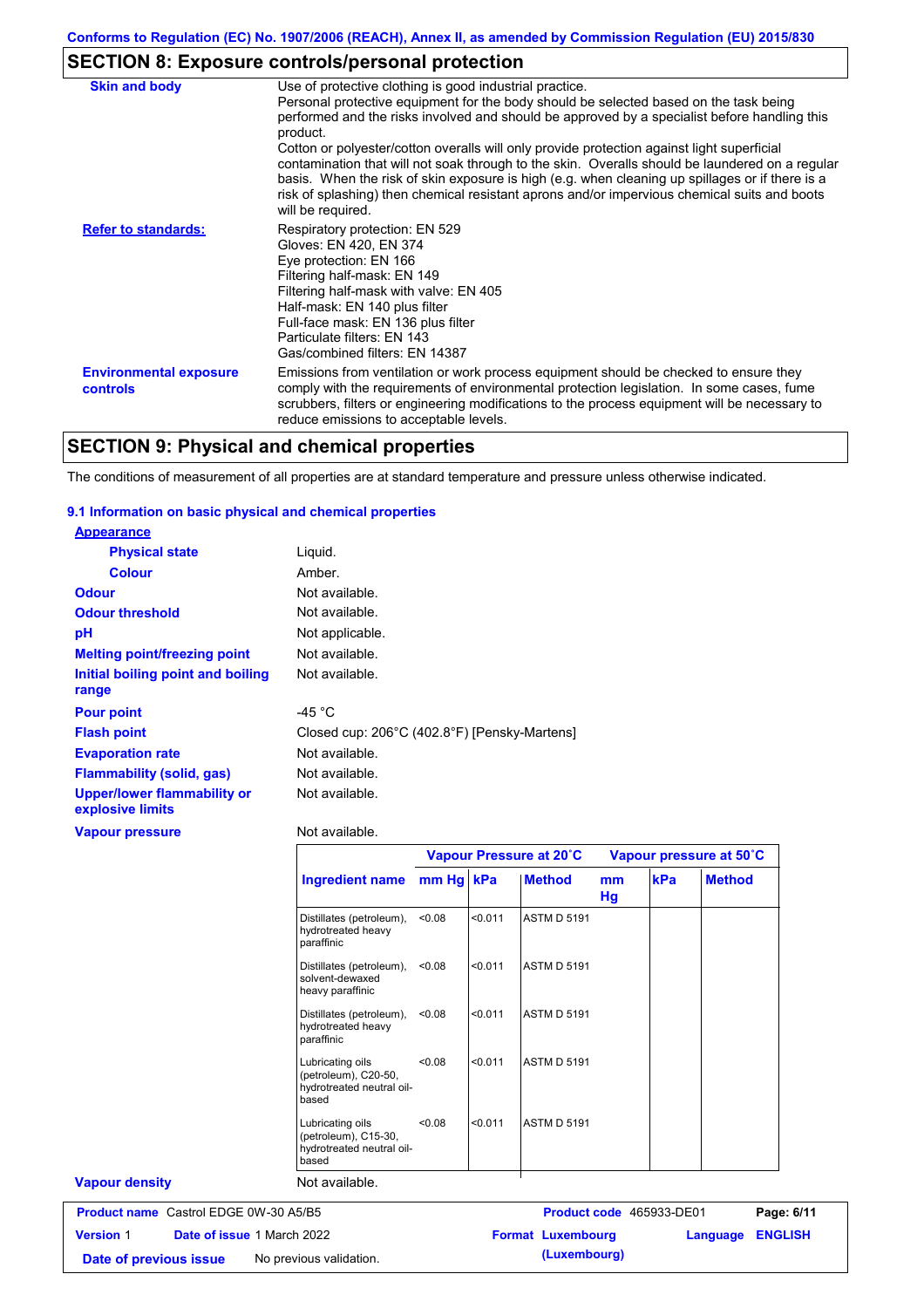## **SECTION 9: Physical and chemical properties**

| <b>Relative density</b>                           | Not available.                                                                                                                            |
|---------------------------------------------------|-------------------------------------------------------------------------------------------------------------------------------------------|
| <b>Density</b>                                    | $\leq$ 1000 kg/m <sup>3</sup> (<1 g/cm <sup>3</sup> ) at 15 <sup>°</sup> C                                                                |
| <b>Solubility(ies)</b>                            | insoluble in water.                                                                                                                       |
| <b>Partition coefficient: n-octanol/</b><br>water | Not available.                                                                                                                            |
| <b>Auto-ignition temperature</b>                  | Not available.                                                                                                                            |
| <b>Decomposition temperature</b>                  | Not available.                                                                                                                            |
| <b>Viscosity</b>                                  | Kinematic: 51.83 mm <sup>2</sup> /s (51.83 cSt) at 40 $^{\circ}$ C<br>Kinematic: 9.55 to 10 mm <sup>2</sup> /s (9.55 to 10 cSt) at 100 °C |
| <b>Explosive properties</b>                       | Not available.                                                                                                                            |
| <b>Oxidising properties</b>                       | Not available.                                                                                                                            |
| <b>Particle characteristics</b>                   |                                                                                                                                           |
| <b>Median particle size</b>                       | Not applicable.                                                                                                                           |

## **9.2 Other information**

```
No additional information.
```
## **SECTION 10: Stability and reactivity**

| <b>10.1 Reactivity</b>                            | No specific test data available for this product. Refer to Conditions to avoid and Incompatible<br>materials for additional information.                                |
|---------------------------------------------------|-------------------------------------------------------------------------------------------------------------------------------------------------------------------------|
| <b>10.2 Chemical stability</b>                    | The product is stable.                                                                                                                                                  |
| <b>10.3 Possibility of</b><br>hazardous reactions | Under normal conditions of storage and use, hazardous reactions will not occur.<br>Under normal conditions of storage and use, hazardous polymerisation will not occur. |
| <b>10.4 Conditions to avoid</b>                   | Avoid all possible sources of ignition (spark or flame).                                                                                                                |
| <b>10.5 Incompatible materials</b>                | Reactive or incompatible with the following materials: oxidising materials.                                                                                             |
| <b>10.6 Hazardous</b><br>decomposition products   | Under normal conditions of storage and use, hazardous decomposition products should not be<br>produced.                                                                 |

## **SECTION 11: Toxicological information**

### **11.1 Information on toxicological effects**

### **Acute toxicity estimates**

| <b>Product/ingredient name</b>                                                                         |                                                                                                     | Oral (mg/<br>kg) | <b>Dermal</b><br>(mg/kg) | <b>Inhalation</b><br>(gases)<br>(ppm) | <b>Inhalation</b><br>(vapours)<br>(mg/l) | <b>Inhalation</b><br>(dusts)<br>and mists)<br>(mg/l) |                |
|--------------------------------------------------------------------------------------------------------|-----------------------------------------------------------------------------------------------------|------------------|--------------------------|---------------------------------------|------------------------------------------|------------------------------------------------------|----------------|
| Long chain alkyl phenol                                                                                |                                                                                                     |                  | N/A                      | N/A                                   | N/A                                      | N/A                                                  |                |
| <b>Information on likely</b><br>Routes of entry anticipated: Dermal, Inhalation.<br>routes of exposure |                                                                                                     |                  |                          |                                       |                                          |                                                      |                |
| <b>Potential acute health effects</b>                                                                  |                                                                                                     |                  |                          |                                       |                                          |                                                      |                |
| <b>Inhalation</b>                                                                                      | Vapour inhalation under ambient conditions is not normally a problem due to low vapour<br>pressure. |                  |                          |                                       |                                          |                                                      |                |
| <b>Ingestion</b>                                                                                       | No known significant effects or critical hazards.                                                   |                  |                          |                                       |                                          |                                                      |                |
| <b>Skin contact</b>                                                                                    | Defatting to the skin. May cause skin dryness and irritation.                                       |                  |                          |                                       |                                          |                                                      |                |
| No known significant effects or critical hazards.<br><b>Eye contact</b>                                |                                                                                                     |                  |                          |                                       |                                          |                                                      |                |
| <b>Symptoms related to the physical, chemical and toxicological characteristics</b>                    |                                                                                                     |                  |                          |                                       |                                          |                                                      |                |
| <b>Inhalation</b>                                                                                      | No specific data.                                                                                   |                  |                          |                                       |                                          |                                                      |                |
| <b>Ingestion</b>                                                                                       | No specific data.                                                                                   |                  |                          |                                       |                                          |                                                      |                |
| <b>Skin contact</b>                                                                                    | Adverse symptoms may include the following:<br>irritation<br>dryness<br>cracking                    |                  |                          |                                       |                                          |                                                      |                |
| <b>Eye contact</b>                                                                                     | No specific data.                                                                                   |                  |                          |                                       |                                          |                                                      |                |
| Delayed and immediate effects as well as chronic effects from short and long-term exposure             |                                                                                                     |                  |                          |                                       |                                          |                                                      |                |
| Product name Castrol EDGE 0W-30 A5/B5                                                                  |                                                                                                     |                  |                          | Product code 465933-DE01              |                                          |                                                      | Page: 7/11     |
| <b>Version 1</b><br>Date of issue 1 March 2022                                                         |                                                                                                     |                  |                          | <b>Format Luxembourg</b>              |                                          | Language                                             | <b>ENGLISH</b> |
| Date of previous issue                                                                                 | No previous validation.                                                                             |                  |                          | (Luxembourg)                          |                                          |                                                      |                |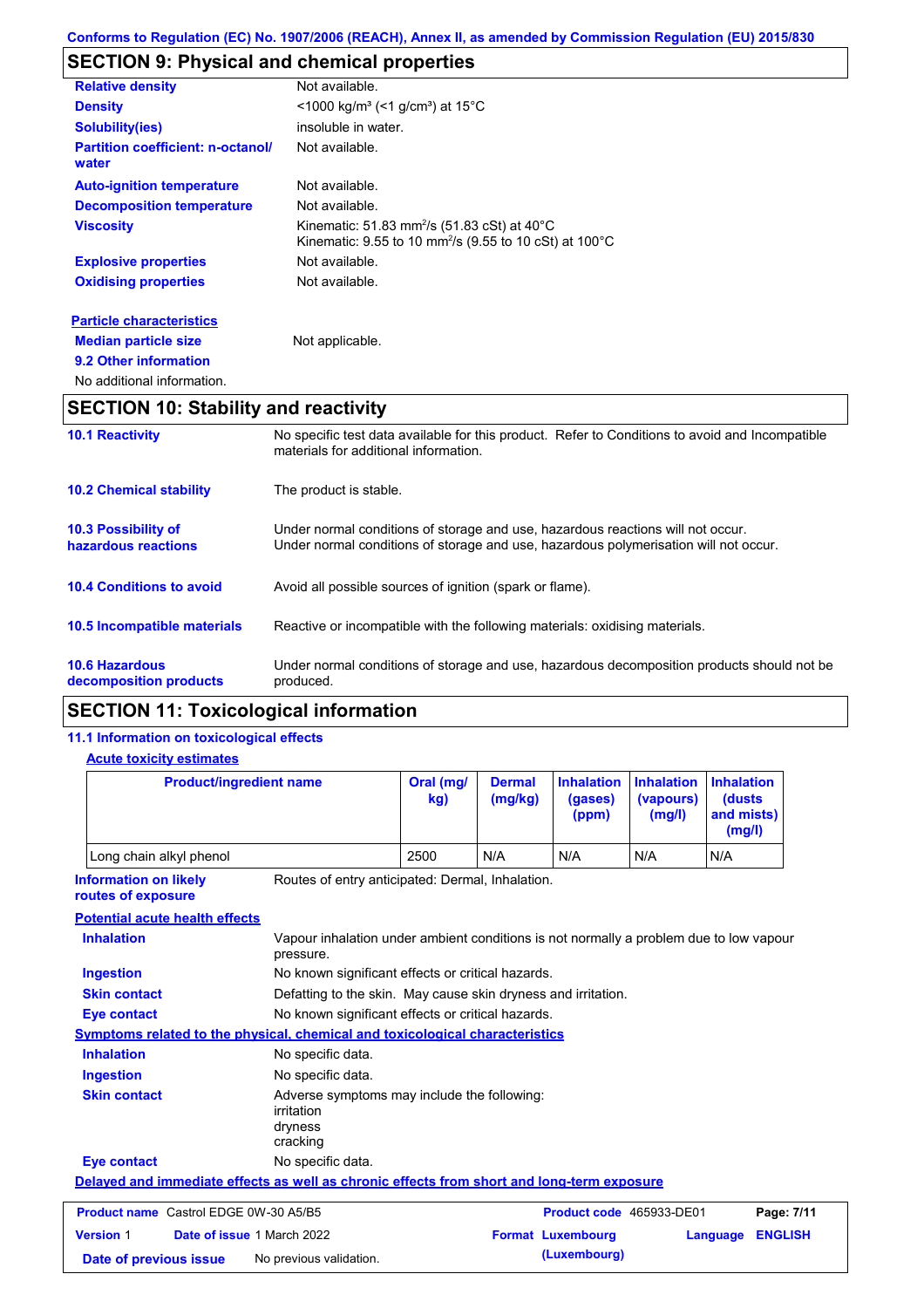## **SECTION 11: Toxicological information**

| <b>Inhalation</b>                       | Overexposure to the inhalation of airborne droplets or aerosols may cause irritation of the<br>respiratory tract.                                                                                                                                                                                                                                                                                        |
|-----------------------------------------|----------------------------------------------------------------------------------------------------------------------------------------------------------------------------------------------------------------------------------------------------------------------------------------------------------------------------------------------------------------------------------------------------------|
| Ingestion                               | Ingestion of large quantities may cause nausea and diarrhoea.                                                                                                                                                                                                                                                                                                                                            |
| <b>Skin contact</b>                     | Prolonged or repeated contact can defat the skin and lead to irritation and/or dermatitis.                                                                                                                                                                                                                                                                                                               |
| Eye contact                             | Potential risk of transient stinging or redness if accidental eye contact occurs.                                                                                                                                                                                                                                                                                                                        |
| <b>Potential chronic health effects</b> |                                                                                                                                                                                                                                                                                                                                                                                                          |
| General                                 | USED ENGINE OILS<br>Combustion products resulting from the operation of internal combustion engines contaminate<br>engine oils during use. Used engine oil may contain hazardous components which have the<br>potential to cause skin cancer. Frequent or prolonged contact with all types and makes of used<br>engine oil must therefore be avoided and a high standard of personal hygiene maintained. |
| <b>Carcinogenicity</b>                  | No known significant effects or critical hazards.                                                                                                                                                                                                                                                                                                                                                        |
| <b>Mutagenicity</b>                     | No known significant effects or critical hazards.                                                                                                                                                                                                                                                                                                                                                        |
| <b>Developmental effects</b>            | No known significant effects or critical hazards.                                                                                                                                                                                                                                                                                                                                                        |
| <b>Fertility effects</b>                | No known significant effects or critical hazards.                                                                                                                                                                                                                                                                                                                                                        |

## **SECTION 12: Ecological information**

**12.1 Toxicity**

**Environmental hazards** Not classified as dangerous

#### **12.2 Persistence and degradability**

Not expected to be rapidly degradable.

#### **12.3 Bioaccumulative potential**

This product is not expected to bioaccumulate through food chains in the environment.

| <b>12.4 Mobility in soil</b>                                  |                                                                      |
|---------------------------------------------------------------|----------------------------------------------------------------------|
| <b>Soil/water partition</b><br>coefficient (K <sub>oc</sub> ) | Not available.                                                       |
| <b>Mobility</b>                                               | Spillages may penetrate the soil causing ground water contamination. |

#### **12.5 Results of PBT and vPvB assessment**

Product does not meet the criteria for PBT or vPvB according to Regulation (EC) No. 1907/2006, Annex XIII.

### **12.6 Other adverse effects**

Spills may form a film on water surfaces causing physical damage to organisms. Oxygen transfer could also be impaired. **Other ecological information**

### **SECTION 13: Disposal considerations**

#### **13.1 Waste treatment methods**

### **Product**

**Methods of disposal**

Where possible, arrange for product to be recycled. Dispose of via an authorised person/ licensed waste disposal contractor in accordance with local regulations.

### **European waste catalogue (EWC) Hazardous waste** Yes.

| Waste code | <b>Waste designation</b>                                         |
|------------|------------------------------------------------------------------|
| $130205*$  | Imineral-based non-chlorinated engine, gear and lubricating oils |

However, deviation from the intended use and/or the presence of any potential contaminants may require an alternative waste disposal code to be assigned by the end user.

**Packaging**

| <b>Fackaging</b>           |                                                                                                                                                                                                                                         |
|----------------------------|-----------------------------------------------------------------------------------------------------------------------------------------------------------------------------------------------------------------------------------------|
| <b>Methods of disposal</b> | Where possible, arrange for product to be recycled. Dispose of via an authorised person/<br>licensed waste disposal contractor in accordance with local regulations.                                                                    |
| <b>Special precautions</b> | This material and its container must be disposed of in a safe way. Empty containers or liners<br>may retain some product residues. Avoid dispersal of spilt material and runoff and contact with<br>soil, waterways, drains and sewers. |
| <b>References</b>          | Commission 2014/955/EU<br>Directive 2008/98/EC                                                                                                                                                                                          |

| <b>Product name</b> Castrol EDGE 0W-30 A5/B5 |  |                                   | Product code 465933-DE01 |                          | Page: 8/11       |  |
|----------------------------------------------|--|-----------------------------------|--------------------------|--------------------------|------------------|--|
| <b>Version 1</b>                             |  | <b>Date of issue 1 March 2022</b> |                          | <b>Format Luxembourg</b> | Language ENGLISH |  |
| Date of previous issue                       |  | No previous validation.           |                          | (Luxembourg)             |                  |  |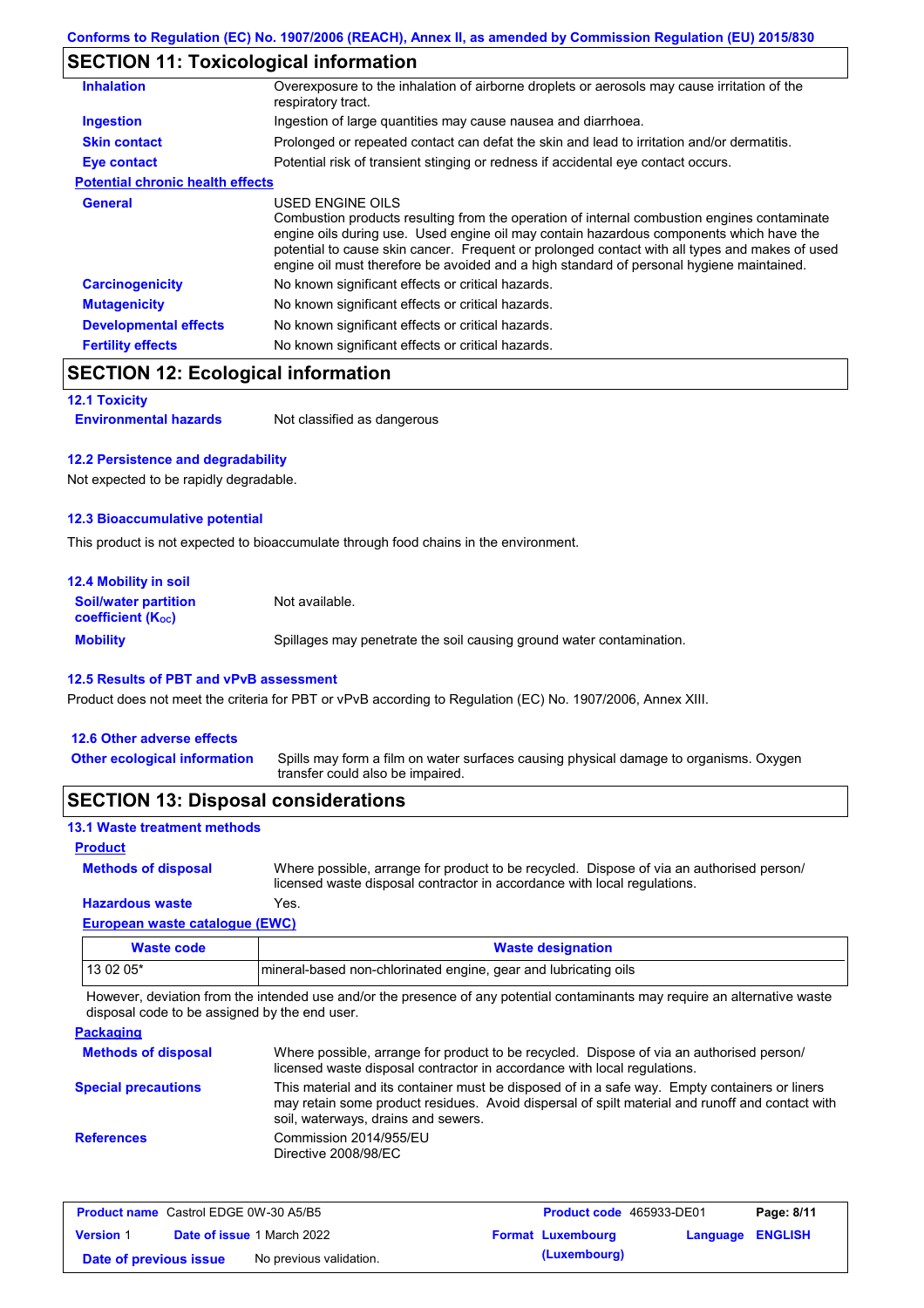#### - - - - - - - - - Not regulated. Not regulated. Not regulated. - - - **SECTION 14: Transport information ADR/RID IMDG IATA 14.1 UN number 14.2 UN proper shipping name 14.3 Transport hazard class(es) 14.4 Packing group ADN Additional information 14.5 Environmental hazards** No. 1980 | No. 1980 | No. 1980 | No. 1980 | No. 1980 | No. 1980 | No. 1980 | No. 1980 | No. 1980 | No. 1980 | Not regulated. - -<br>No. - -

**14.6 Special precautions for user** Not available.

**14.7 Transport in bulk according to IMO instruments**

**Version** 1

Not available.

### **SECTION 15: Regulatory information**

**Other regulations REACH Status** The company, as identified in Section 1, sells this product in the EU in compliance with the current requirements of REACH. **15.1 Safety, health and environmental regulations/legislation specific for the substance or mixture EU Regulation (EC) No. 1907/2006 (REACH) Annex XIV - List of substances subject to authorisation Substances of very high concern** None of the components are listed. At least one component is not listed. At least one component is not listed. At least one component is not listed. At least one component is not listed. At least one component is not listed. All components are listed or exempted. At least one component is not listed. **United States inventory (TSCA 8b) Australia inventory (AIIC) Canada inventory China inventory (IECSC) Japan inventory (CSCL) Korea inventory (KECI) Philippines inventory (PICCS) Taiwan Chemical Substances Inventory (TCSI)** At least one component is not listed. **Ozone depleting substances (1005/2009/EU)** Not listed. **Prior Informed Consent (PIC) (649/2012/EU)** None of the components are listed. **Annex XIV EU Regulation (EC) No. 1907/2006 (REACH) Annex XVII - Restrictions on the manufacture, placing on the market and use of certain dangerous substances, mixtures and articles** Not applicable. **Product name** Castrol EDGE 0W-30 A5/B5

**Product code** 465933-DE01 **Page: 9/11 Date of issue** 1 March 2022 **Format Luxembourg Language ENGLISH Date of previous issue** No previous validation. **(Luxembourg)**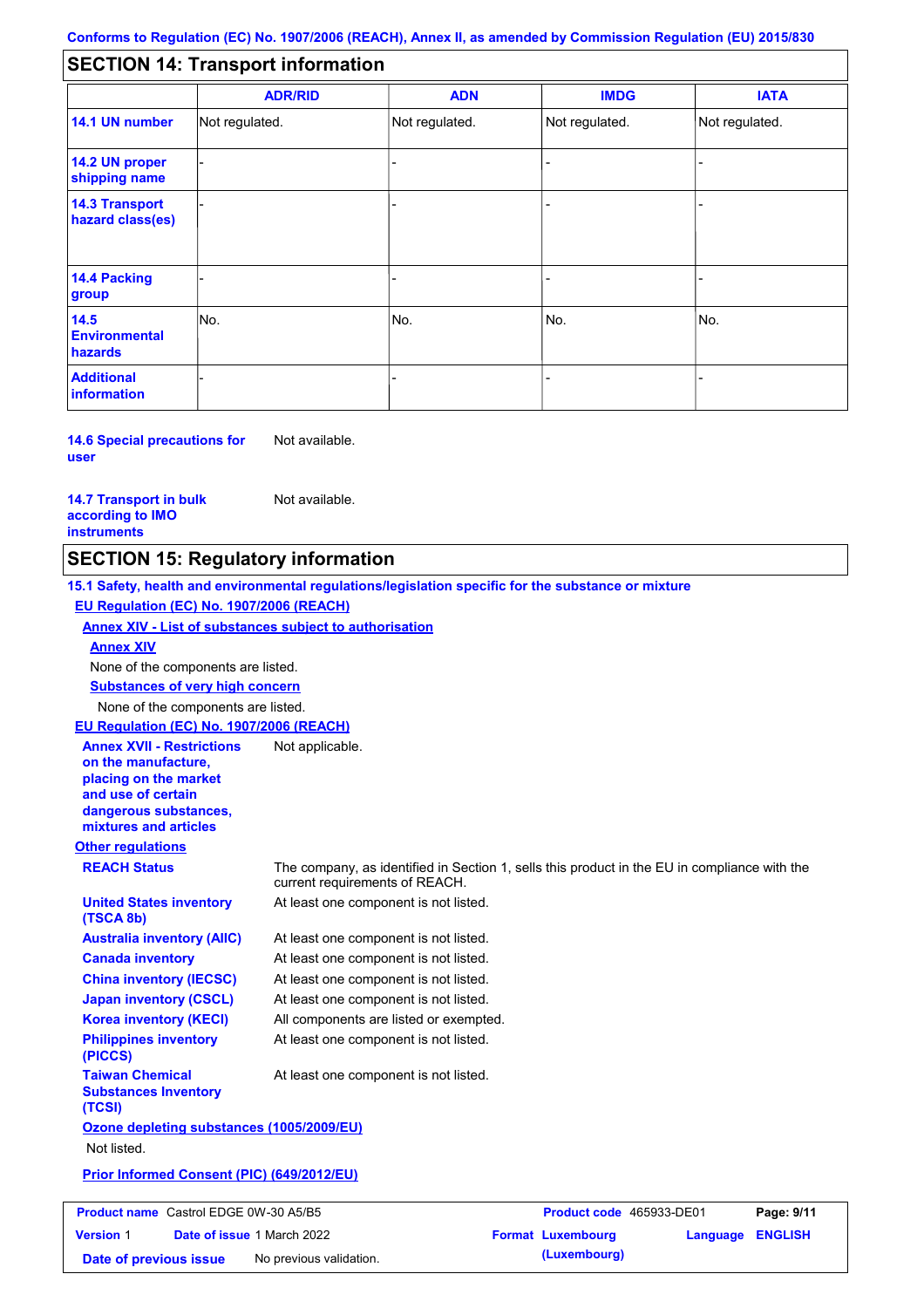## **SECTION 15: Regulatory information**

Not listed.

**Persistent Organic Pollutants** Not listed.

#### **EU - Water framework directive - Priority substances**

None of the components are listed.

### **Seveso Directive**

This product is not controlled under the Seveso Directive.

| 15.2 Chemical safety | A Chemical Safety Assessment has been carried out for one or more of the substances within  |
|----------------------|---------------------------------------------------------------------------------------------|
| assessment           | this mixture. A Chemical Safety Assessment has not been carried out for the mixture itself. |

## **SECTION 16: Other information**

| <b>Abbreviations and acronyms</b> | ADN = European Provisions concerning the International Carriage of Dangerous Goods by                                                      |
|-----------------------------------|--------------------------------------------------------------------------------------------------------------------------------------------|
|                                   | Inland Waterway<br>ADR = The European Agreement concerning the International Carriage of Dangerous Goods by                                |
|                                   | Road                                                                                                                                       |
|                                   | $ATE =$ Acute Toxicity Estimate                                                                                                            |
|                                   | <b>BCF</b> = Bioconcentration Factor                                                                                                       |
|                                   | CAS = Chemical Abstracts Service                                                                                                           |
|                                   | CLP = Classification, Labelling and Packaging Regulation [Regulation (EC) No. 1272/2008]                                                   |
|                                   | CSA = Chemical Safety Assessment                                                                                                           |
|                                   | CSR = Chemical Safety Report                                                                                                               |
|                                   | DMEL = Derived Minimal Effect Level                                                                                                        |
|                                   | DNEL = Derived No Effect Level                                                                                                             |
|                                   | EINECS = European Inventory of Existing Commercial chemical Substances<br>ES = Exposure Scenario                                           |
|                                   | EUH statement = CLP-specific Hazard statement                                                                                              |
|                                   | EWC = European Waste Catalogue                                                                                                             |
|                                   | GHS = Globally Harmonized System of Classification and Labelling of Chemicals                                                              |
|                                   | IATA = International Air Transport Association                                                                                             |
|                                   | IBC = Intermediate Bulk Container                                                                                                          |
|                                   | IMDG = International Maritime Dangerous Goods                                                                                              |
|                                   | LogPow = logarithm of the octanol/water partition coefficient                                                                              |
|                                   | MARPOL = International Convention for the Prevention of Pollution From Ships, 1973 as                                                      |
|                                   | modified by the Protocol of 1978. ("Marpol" = marine pollution)                                                                            |
|                                   | OECD = Organisation for Economic Co-operation and Development                                                                              |
|                                   | PBT = Persistent, Bioaccumulative and Toxic                                                                                                |
|                                   | <b>PNEC</b> = Predicted No Effect Concentration<br>REACH = Registration, Evaluation, Authorisation and Restriction of Chemicals Regulation |
|                                   | [Regulation (EC) No. 1907/2006]                                                                                                            |
|                                   | RID = The Regulations concerning the International Carriage of Dangerous Goods by Rail                                                     |
|                                   | RRN = REACH Registration Number                                                                                                            |
|                                   | SADT = Self-Accelerating Decomposition Temperature                                                                                         |
|                                   | SVHC = Substances of Very High Concern                                                                                                     |
|                                   | STOT-RE = Specific Target Organ Toxicity - Repeated Exposure                                                                               |
|                                   | STOT-SE = Specific Target Organ Toxicity - Single Exposure                                                                                 |
|                                   | $TWA = Time$ weighted average                                                                                                              |
|                                   | $UN = United Nations$                                                                                                                      |
|                                   | UVCB = Complex hydrocarbon substance                                                                                                       |
|                                   | VOC = Volatile Organic Compound<br>vPvB = Very Persistent and Very Bioaccumulative                                                         |
|                                   | Varies = may contain one or more of the following $64741-88-4$ / RRN 01-2119488706-23,                                                     |
|                                   | 64741-89-5 / RRN 01-2119487067-30, 64741-95-3 / RRN 01-2119487081-40, 64741-96-4/ RRN                                                      |
|                                   | 01-2119483621-38, 64742-01-4 / RRN 01-2119488707-21, 64742-44-5 / RRN                                                                      |
|                                   | 01-2119985177-24, 64742-45-6, 64742-52-5 / RRN 01-2119467170-45, 64742-53-6 / RRN                                                          |
|                                   | 01-2119480375-34, 64742-54-7 / RRN 01-2119484627-25, 64742-55-8 / RRN                                                                      |
|                                   | 01-2119487077-29, 64742-56-9 / RRN 01-2119480132-48, 64742-57-0 / RRN                                                                      |
|                                   | 01-2119489287-22, 64742-58-1, 64742-62-7 / RRN 01-2119480472-38, 64742-63-8,                                                               |
|                                   | 64742-65-0 / RRN 01-2119471299-27, 64742-70-7 / RRN 01-2119487080-42, 72623-85-9 /                                                         |
|                                   | RRN 01-2119555262-43, 72623-86-0 / RRN 01-2119474878-16, 72623-87-1 / RRN                                                                  |
|                                   | 01-2119474889-13                                                                                                                           |

### **Procedure used to derive the classification according to Regulation (EC) No. 1272/2008 [CLP/GHS]**

| <b>Classification</b> | <b>Justification</b> |
|-----------------------|----------------------|
| Not classified.       |                      |

| <b>Product name</b> Castrol EDGE 0W-30 A5/B5 |  |                                   | <b>Product code</b> 465933-DE01 |                          | Page: 10/11             |  |
|----------------------------------------------|--|-----------------------------------|---------------------------------|--------------------------|-------------------------|--|
| <b>Version 1</b>                             |  | <b>Date of issue 1 March 2022</b> |                                 | <b>Format Luxembourg</b> | <b>Language ENGLISH</b> |  |
| Date of previous issue                       |  | No previous validation.           |                                 | (Luxembourg)             |                         |  |